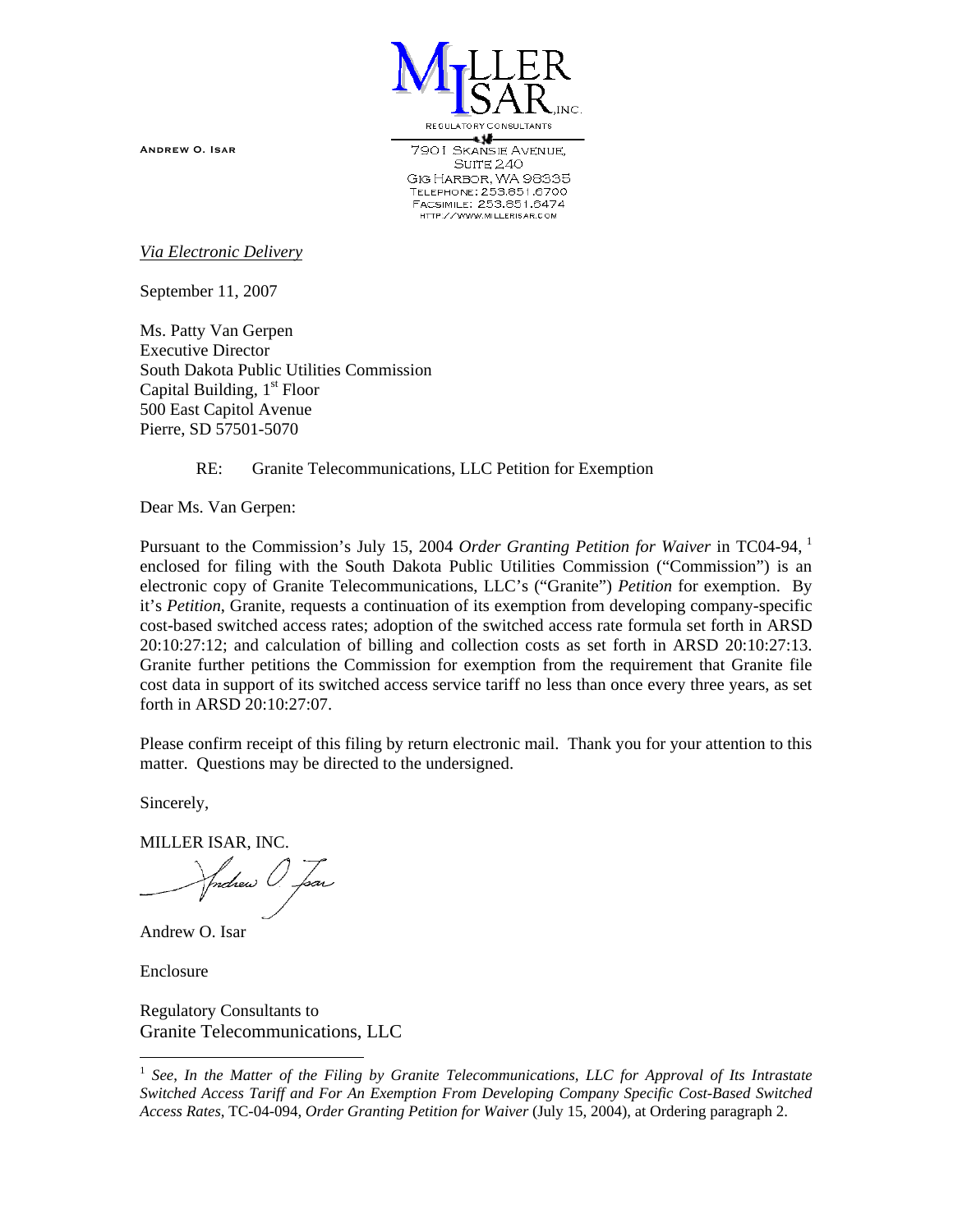### **STATE OF SOUTH DAKOTA** SOUTH DAKOTA PUBLIC UTILITIES COMMISSION

 $\mathcal{E}$ 

⟩

In the Matter of the Petition of

Granite Telecommunications, LLC for Exemption from the Cost Support Requirements

Docket No. TC07 -  $\frac{1}{\sqrt{1-\frac{1}{2}}}\frac{1}{\sqrt{1-\frac{1}{2}}\sqrt{1-\frac{1}{2}}\sqrt{1-\frac{1}{2}}\sqrt{1-\frac{1}{2}}\sqrt{1-\frac{1}{2}}$ 

### **PETITION**

Granite Telecommunications, LLC ("Granite" or "Petitioner"), pursuant to ARSD 20:10:27:11 and ARSD 20:10:27:02, hereby petitions the South Dakota Public Utilities Commission ("Commission") for a continuation of Granite's exemption from: 1) developing company-specific cost-based switched access rates; 2) adoption of the switched access rate formula set forth in ARSD 20:10:27:12; and 3) calculation of billing and collection costs as set forth in ARSD 20:10:27:13. Granite further petitions the Commission for exemption from the requirement that Granite file cost data in support of its switched access service tariff no less than once every three years, as set forth in ARSD 20:10:27:07. Such exemption is predicated on Granite's commitment to mirror applicable Qwest Corporation's ("Qwest") switched access charges, as contained in Qwest's South Dakota Access Services Tariff, on an ongoing basis, and is consistent with recent extension petitions filed by Granite's competitors, which have been granted by the Commission. Granite seeks Commission for approval of its amended access services rates, attached hereto at Appendix 1, accordingly.

In support of its requests, Granite states as follows: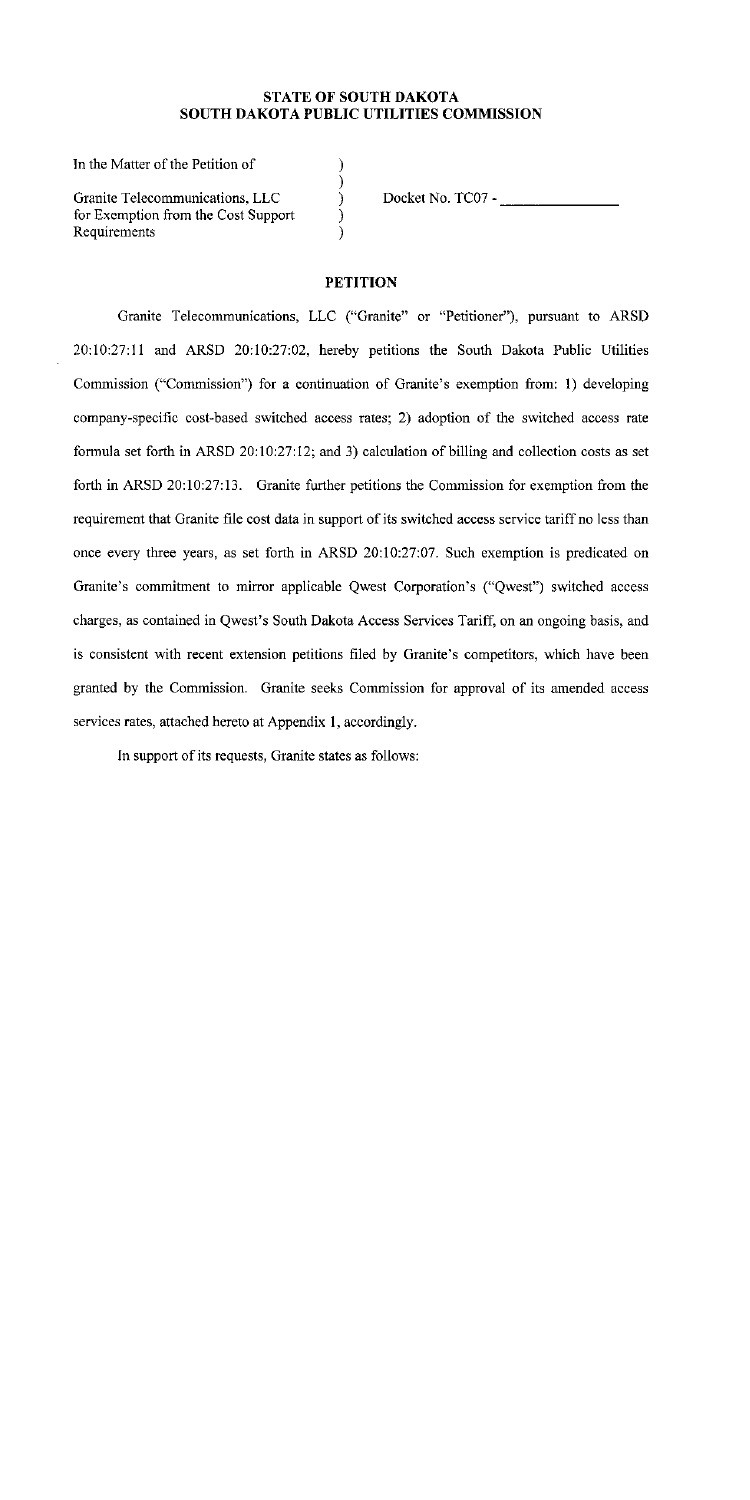#### L. **PETITIONER**

Granite is a Delaware limited liability corporation authorized to provide facilities-based local exchange service in South Dakota pursuant to the Certificate of Authority, issued December 19, 2003 in Docket No. TC03-188.

#### **II. CONTACT INFORMATION**

Correspondence or communications pertaining to this petition should be directed to:

Andrew O. Isar Miller Isar, Inc. 7901 Skansie Avenue, Suite 240 Gig Harbor, Washington 98335 Telephone: 253.851.6700 Facsimile: 253.851.6474

and to:

Timothy J. French **Assistant Corporate Counsel** Granite Telecommunications, LLC 100 Newport Avenue Ext. Quincy, Massachusetts 02171 Telephone: 617.933.7381 Facsimile: 866.914.0228

#### m. **DESCRIPTION OF PETITION**

Pursuant to ARSD 20:10:27:11, a telecommunications company may petition the Commission for exemption from the requirements of developing intrastate switched access rates based on company-specific costs. ARSD 20:10:27:11 establishes that "the burden of proof is on the company to show that it lacks the necessary financial, technical, or managerial resources needed to determine company-specific cost-based intrastate switched access rates or that the additional costs associated with developing company-specific cost-based intrastate switched access rates outweigh any benefit to the consumer or customer." Upon such a showing, the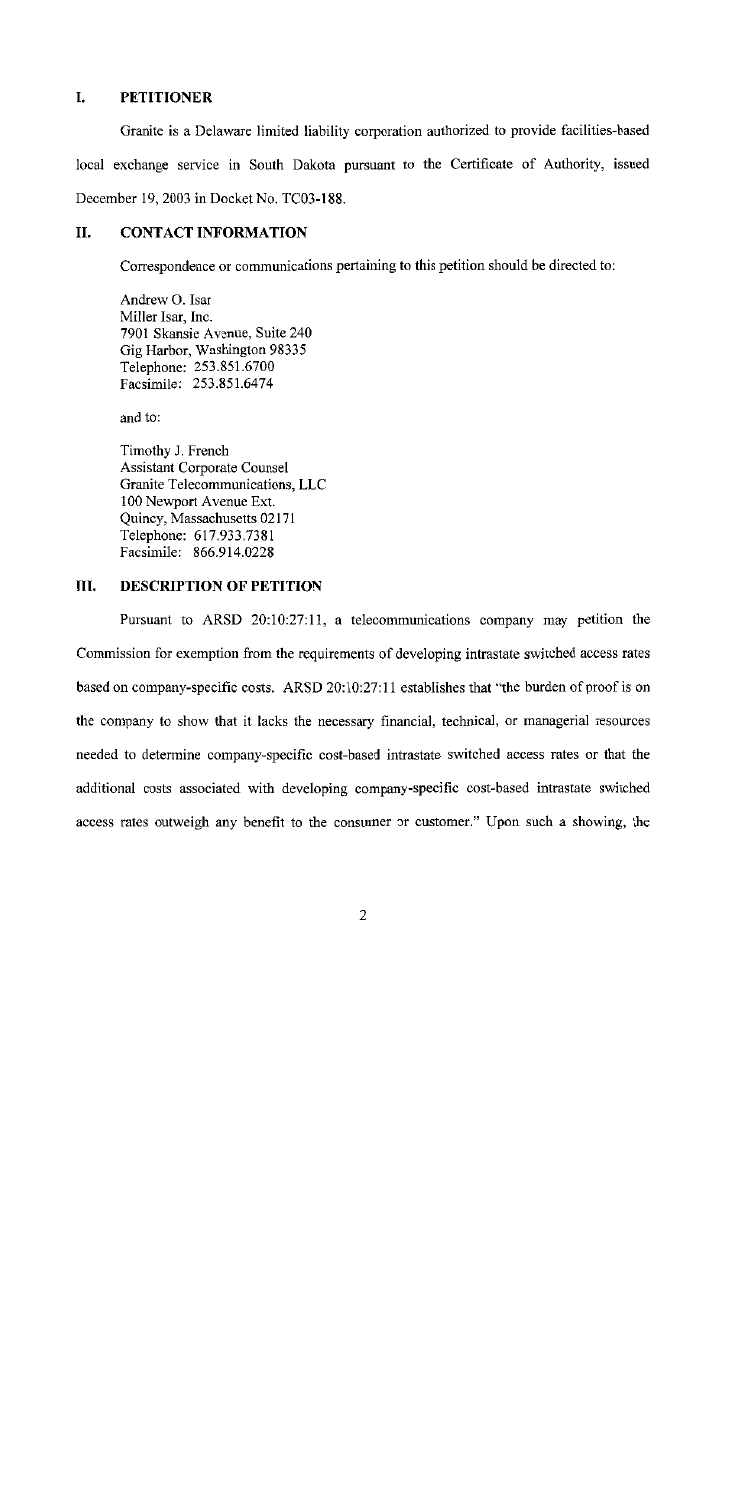Commission may further grant, for good cause, a waiver or suspension of any rule in chapters 20:10:27 to 20:10:29, inclusive, under ARSD 20:10:27:02.

By the instant Petition, Granite demonstrates that it meets the tests of ARSD 20:10:27:11 for exemption, as it continues to lack the financial, technical and managerial resources necessary to determine Company-specific cost-based intrastate switched access rates, and that the additional costs associated with developing company-specific cost-based intrastate switched access rates outweigh any benefit to the consumer or customer, as it did at the time of its initial exemption Petition. In so doing, Granite requests, for good cause shown, exemption from ARSD 20:10:27:12 so that Granite may continue to mirror applicable Owest tariffed switched access rates; exemption from ARSD 20:10:27:13, so that Granite will not be required to calculate billing and collection costs based on telecommunications companies with less than 100,000 access lines; and exemption from ARSD 20:10:27:07, so that Granite is not required to file cost data in support of its switched access service tariff once every three years.

#### IV. **BACKGROUND**

On May 8, 2004, Granite filed its initial Petition for exemption under ARSD 20:10:27:11 following Commission approval of Granite's application for authority to provide facilities-based and resold local exchange and resold interexchange services.<sup>1</sup> Granite subsequently requested exemption from developing company-specific cost-based switched access rates, adoption of the switched access rate formula set forth in ARSD 20:10:27:12, and from calculation of billing and collection costs as set forth in ARSD 20:10:27:13. On June 8, 2004, Granite filed staff-requested amendments to its exchange access tariff, South Dakota P.S.C. No. 3.

 $1$  Docket TC03-188.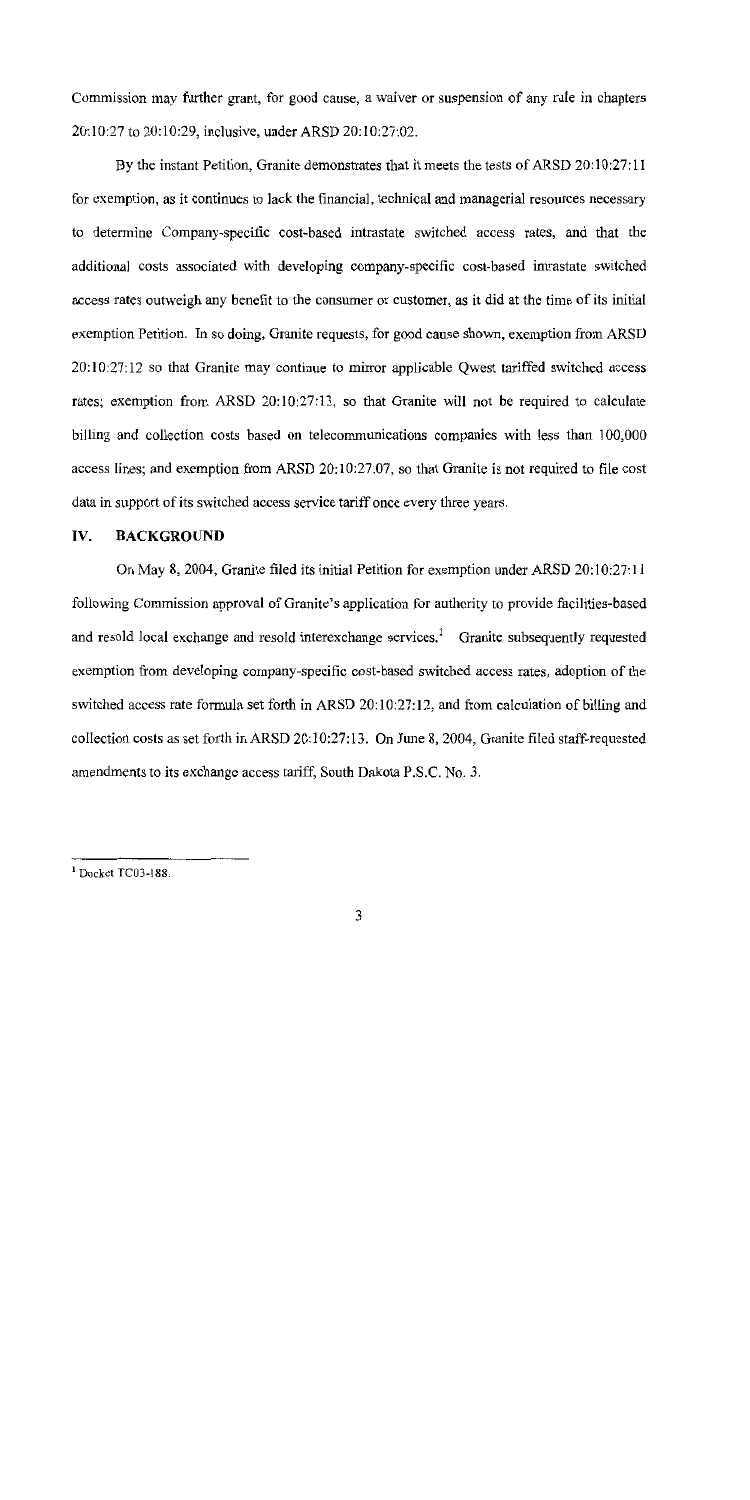On July 15, 2004, the Commission granted Granite's Petition,<sup>2</sup> stating,

The Commission voted to grant the petition for exemption from developing company specific cost-based switched access rates pursuant to ARSD 20:10:27: 11, grant a waiver of the use of the formula in ARSD 20:10:12, so as to mirror the Qwest Corporation tariffed access rates, grant a waiver of ARSD 20:10:27:07 and 20:10:27:13, and approve Granite's intrastate switched access tariff.

The Commission did not then grant Granite's request for exemption from the provisions of ARSD 20:10:27:07, and ordered that Granite file a petition to continue the exemption granted or file cost-based rates within three years of the date of the Order. Granite now renews its request for exemption following passage of three years from the date of the Order as directed by the Commission.

Granite further now again petitions the Commission for exemption from the requirement that Granite file cost data in support of its switched access service tariff no less than once every three years pursuant to ARSD 20:10:27:07. Granite understands that the Commission has recently granted like requests when predicated on a commitment to mirror Qwest switched access rates, $3$  as Granite so commits.

#### V. **REQUESTS FOR EXEMPTION**

Granite reiterates the basis for its initial exemption requests. Although Granite has achieved market success over the course of the past three years since its initial 2004 exemption petition, Granite's ability and costs to develop switched access cost support data and meet the obligations of ARSD 20:10:27:07, 20:10:12, and 20:10:27:13, coupled with the limited extent of its South Dakota operations remains unchanged, and necessitate the instant exemption requests.

 $2$ See, In the Matter of the Filing by Granite Telecommunications, LLC for Approval of its Intrastate Switched Access Tariff and For and Exemption from Developing Company Specific Cost-Based Switched Access Rate, Docket No. TC04-094, Order Granting Petition for Waiver (July 15, 2004) ["Order"].

 $3$  See, e.g. In the Matter of the Filing by Matrix Telecom, Inc.  $d/b/a$  Matrix Business Technologies for an Exemption from Developing Company Specific Cost-Based Switched Access Rates, Docket No. TC07-020, Order Approving Tariff and Granting Petition for Waiver (July 2, 2007). Matrix Telecom, Inc. was authorized to "mirror Qwest Corporation's switched access rates and file adjustments to its switched access rates so long as those adjustments either mirror Qwest Corporation's rates or are lower or until the Commission shall otherwise order."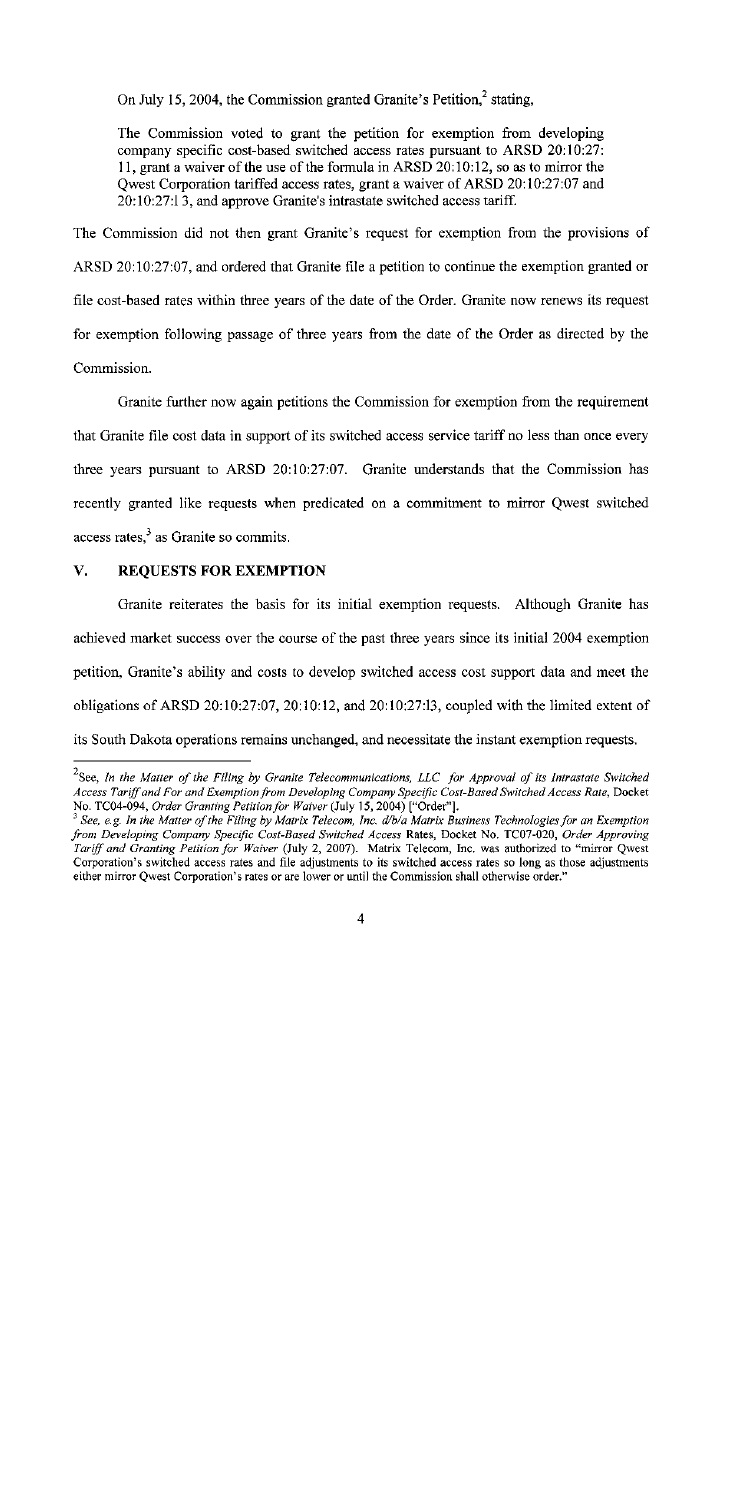- Request for Exemption from the Requirements of Developing Intrastate Switched A. Access Rates Based on Company-Specific Costs
	- Rate of Return-Based Cost Studies Are Not Easily Adaptable to  $1_{-}$ Competitive Carriers Such as Granite.

Pursuant to ARSD 20:10:27:06, each carrier's carrier or association shall file a tariff that is designed to recover no more than its intrastate switched access costs as determined by the Commission and developed pursuant to chapters 20:10:28 and 20:10:29, including a commission-approved return on investment. The evaluation of costs described in the Commission's Administrative Rules entails a cumbersome and complicated process of cost separations and allocation ("fully allocated" cost studies), which historically has been relevant only to rate of return companies. An integral part of the ratemaking process for these companies also has included a determination of a company-specific rate of return. As a competitive carrier, Granite is not subject to rate-of-return. The development of cost studies consistent with Commission formulae would be complex and challenging to apply with accuracy.

> $2.$ Granite Does Not Have the Resources to Conduct Detailed Cost Studies **Required under Commission Rules**

Granite's underlying network costs are primarily based on the costs of network services provided by underlying carriers. As a result, Granite does not conduct, nor does it have staff that would otherwise be needed to conduct, detailed network service cost analyses, including fully allocated service costs, by state. Granite therefore lacks the expertise to prepare the type of cost studies that are contemplated under chapters 20:10:28 and 20:10:29. Further, Granite has never had any reason to evaluate its costs in the same manner as incumbent, rate of return-regulated companies. Even if Granite could prepare such cost studies, the results would be of dubious accuracy for a competitive service provider that is not regulated on a rate of return basis, as noted *supra*.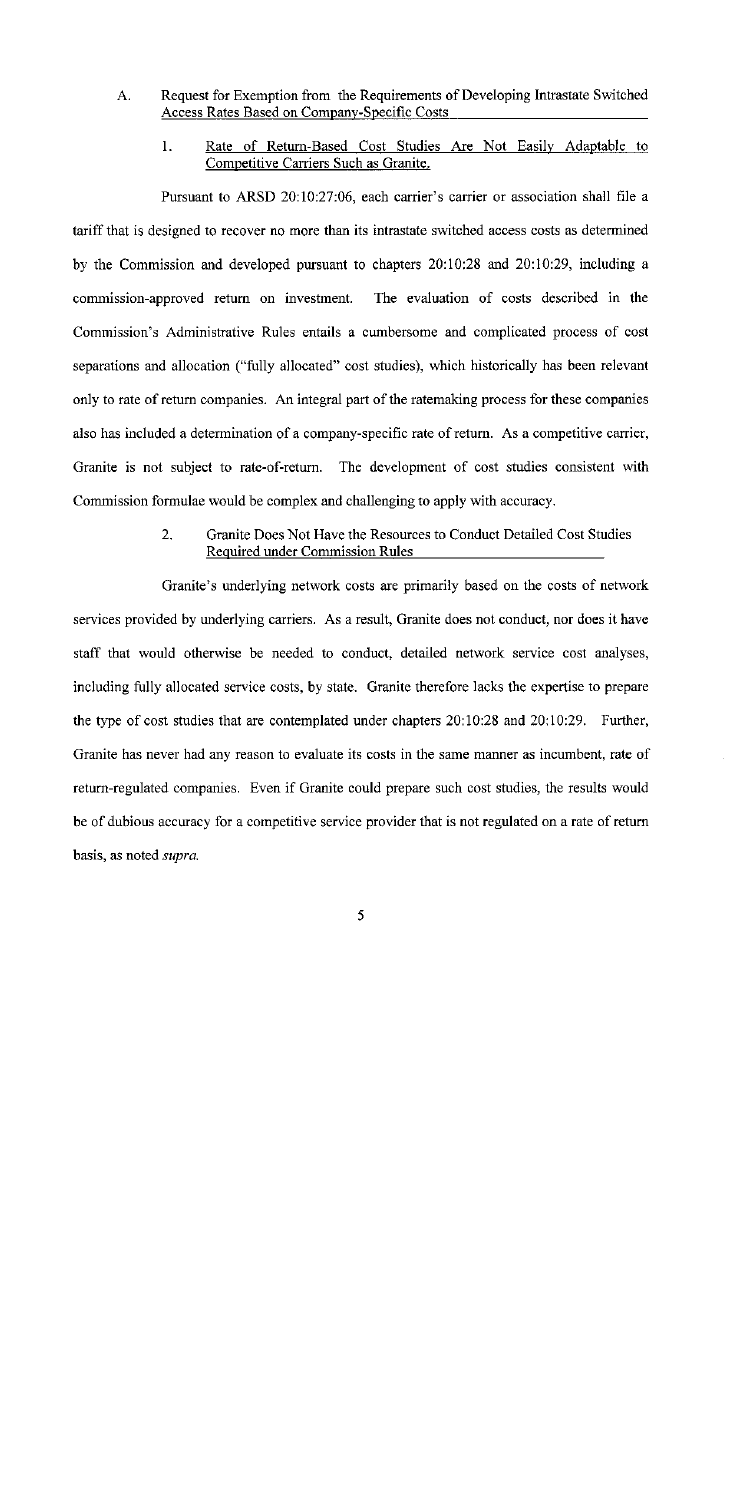3. The Costs Associated With Developing Company-Specific Cost-Based Intrastate Switched Access Rates Outweigh Potential Benefits to the **Consumer or Customer** 

Requiring companies like Granite to prepare cost studies would diminish the potential benefits of competition in the telecommunications market by making entry prohibitively expensive for facilities-based local exchange carriers, with virtually no countervailing benefit to the public. And, added costs associated with building expertise inhouse to perform such costs studies or outsourcing the function could compel the company to increase its rates, thus undermining its attractiveness to prospective South Dakota subscribers.

Granite's provision of service as a competitive carrier, its lack of resources and expertise to conduct state-specific cost studies, and the excessive compliance costs, each militate toward exemption from the Commission's switched access rate cost study requirements.

#### **B.** Request for Exemption From ARSD 20:10:27:12 Cost Formulae.

ARSD 20:10:27:12 specifies that the intrastate switched access rates and the calculation thereof for a telecommunications company that is granted exemption pursuant to ARSD 20:10:27:11 are to be based on "the costs of all the telecommunications companies with less than 100,000 access lines that determine switched access costs pursuant to chapters 20:10:28 and 20:10:29." Granite respectfully requests exemption from ARSD 20:10:27:12 through its ongoing commitment to mirror the Qwest tariffed access rates. As a mirroring of Qwest's switched access rates has been apparently recognized by the Commission as effectively enabling a competitive carrier to meet the requirements under ARSD 20:10:27:12, good cause is shown for the Commission's grant an exemption of this requirement to Granite.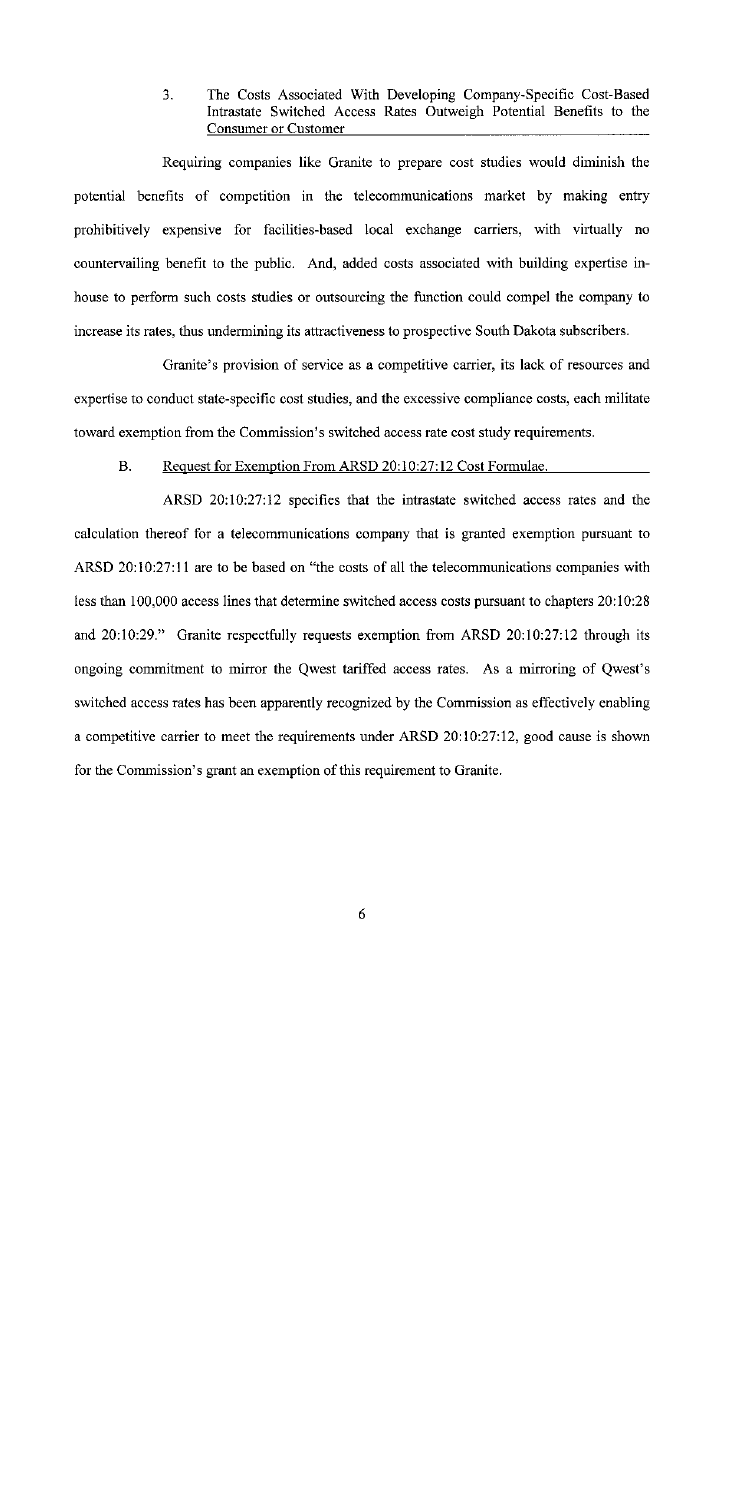### $C_{\cdot}$ Request for Exemption from the Billing and Collection Requirements of ARSD 20:10:27:13

Should the Commission exempt Granite from ARSD 20:10:27:12 as requested, Granite further requests a continued exemption from the requirement that it determine billing and collection costs based on the average of such costs for all telecommunications companies with less than 100,000 access lines. This request is made on the same basis as Granites continued exemption from ARSD 20:10:27:12, *supra*, including Granite's commitment to mirror Qwest switched access rates.

#### D. Request for Waiver or Suspension of ARSD 20:10:27:07

Granite's initial Petition sought exemption from ARSD 20:10:27:07, the requirement for filing a switched access cost study or exemption Petition every three years. Although Granite's request for exemption of ARSD 20:10:27:07 was rejected, Granite understands that more recently the Commission has granted similar requests for exemption from ARSD 20:10:27:07. Granite's renewed request for exemption from ARSD 20:10:27:07 is consistent with similar requests that have already been granted by the Commission. Granite reiterates its commitment to mirror Qwest's South Dakota switched access rates as reflected in it's the proposed amended pages to its switched access tariff, South Dakota P.S.C. No. 3, attached hereto at Appendix 1.

WHEREFORE, for the reasons state above, Granite petitions the Commission for a continued exemption from developing company-specific cost-based switched access rates and related requirements, for exemption from the three year filing requirement in ARSD 20:10:27:07, and for approval of Granite's amendments to its switched access tariff which mirror Qwest's switched access rate.

(Signature on following page.)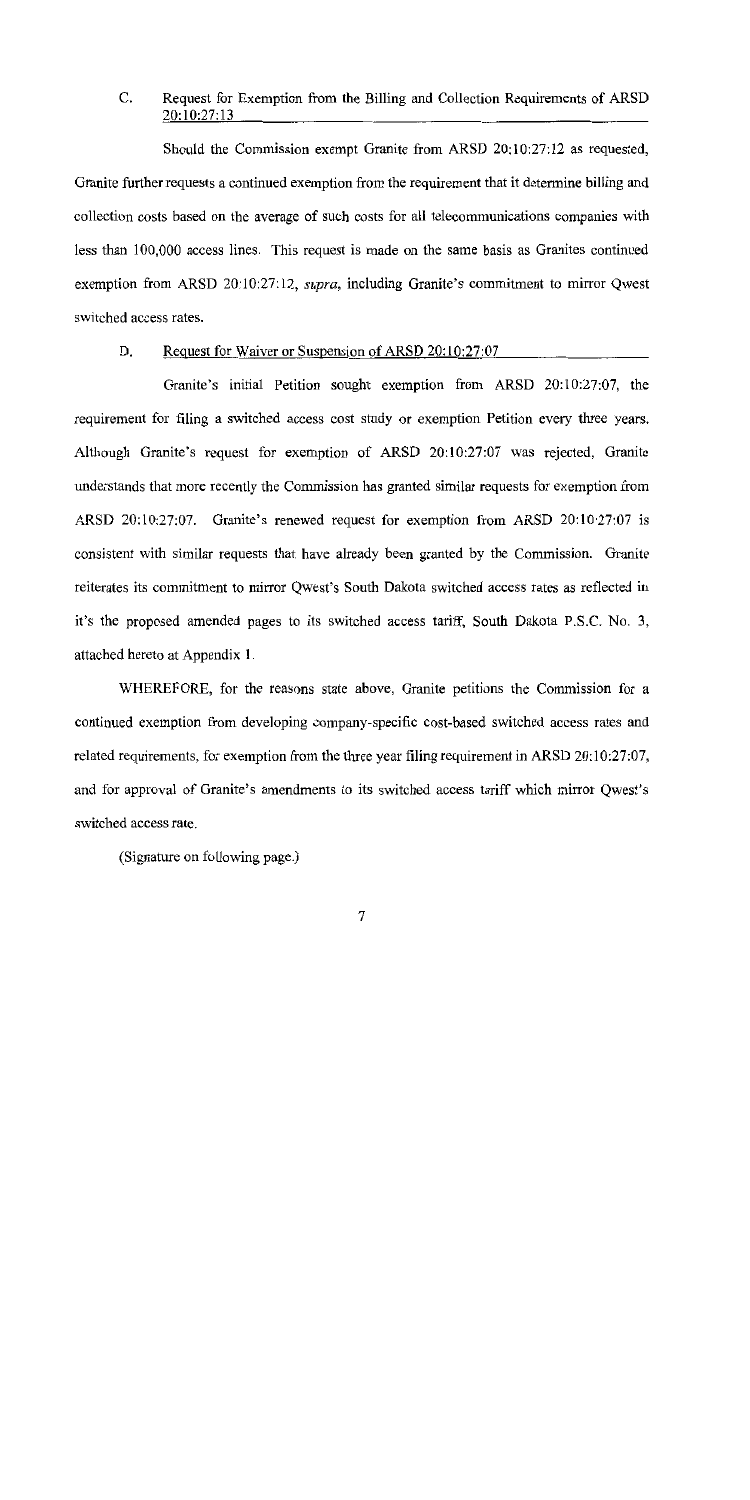Respectfully submitted this  $0 + \text{day of September}$ , 2007.

Granite Telecommunications, LLO **By** Rand Currier

Chief Operating Officer Granite Telecommunications, LLC 100 Newport Avenue Ext. Quincy, Massachusetts 02171 Telephone: 617.933.5500 Facsimile: 866.914.0228

Andrew O. Isar Miller Isar, Inc. 7901 Skansie Avenue, Suite 240 Gig Harbor, WA 98335

**Regulatory Consultants to** Granite Telecommunications, LLC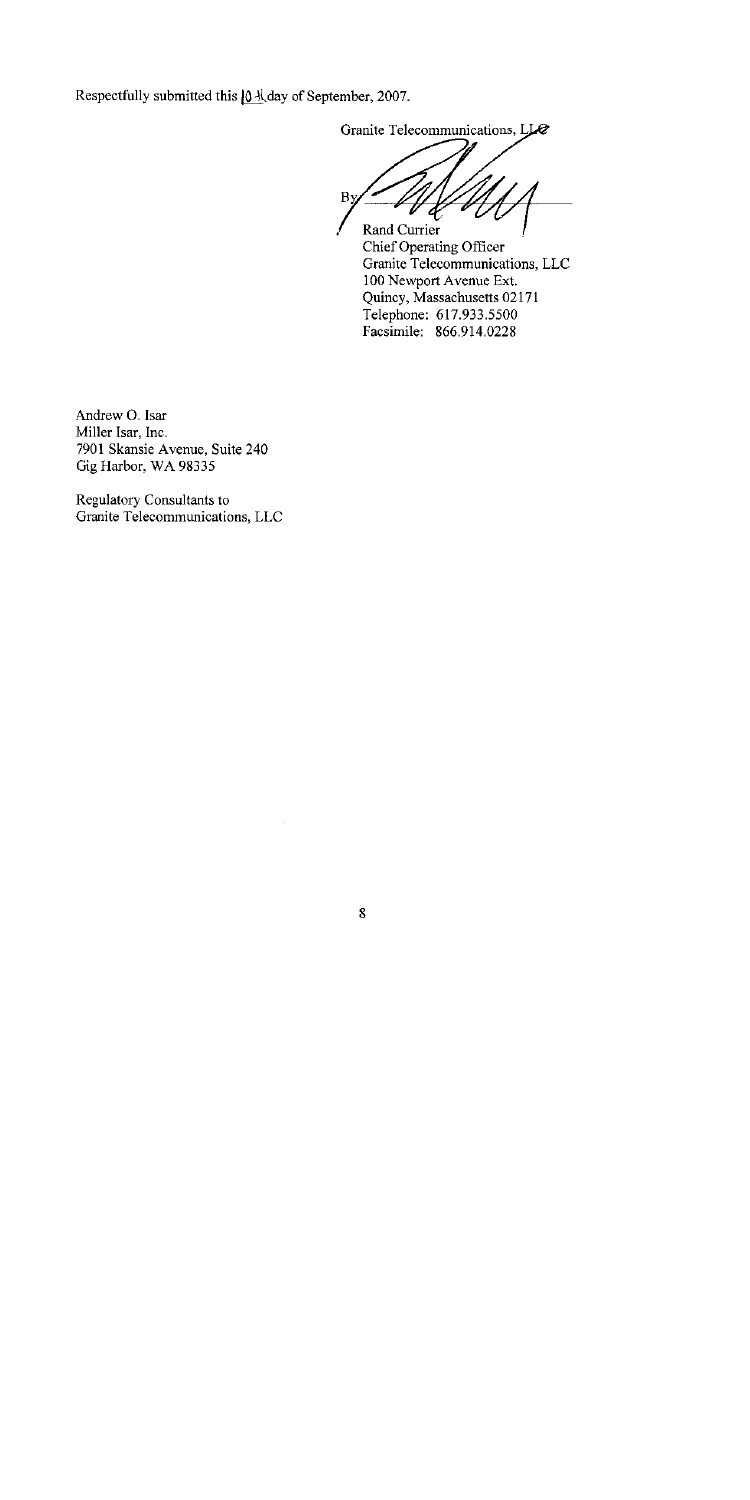### **VERIFICATION**

I, Rand Currier declare under penalty of perjury, that I am Chief Operating Officer of Granite Telecommunications, LLC, Petitioner in this proceeding; that I am authorized to make this verification on the Petitioner's behalf; that I have read the foregoing petition; and that the facts states therein are true and correct to the best of my knowledge, information and belief.

By Rand Currier

Sworn to and subscribed before me this  $[0 + 1]$  day of September, 2007.

My Commission expires:  $\frac{2}{15}$  2611

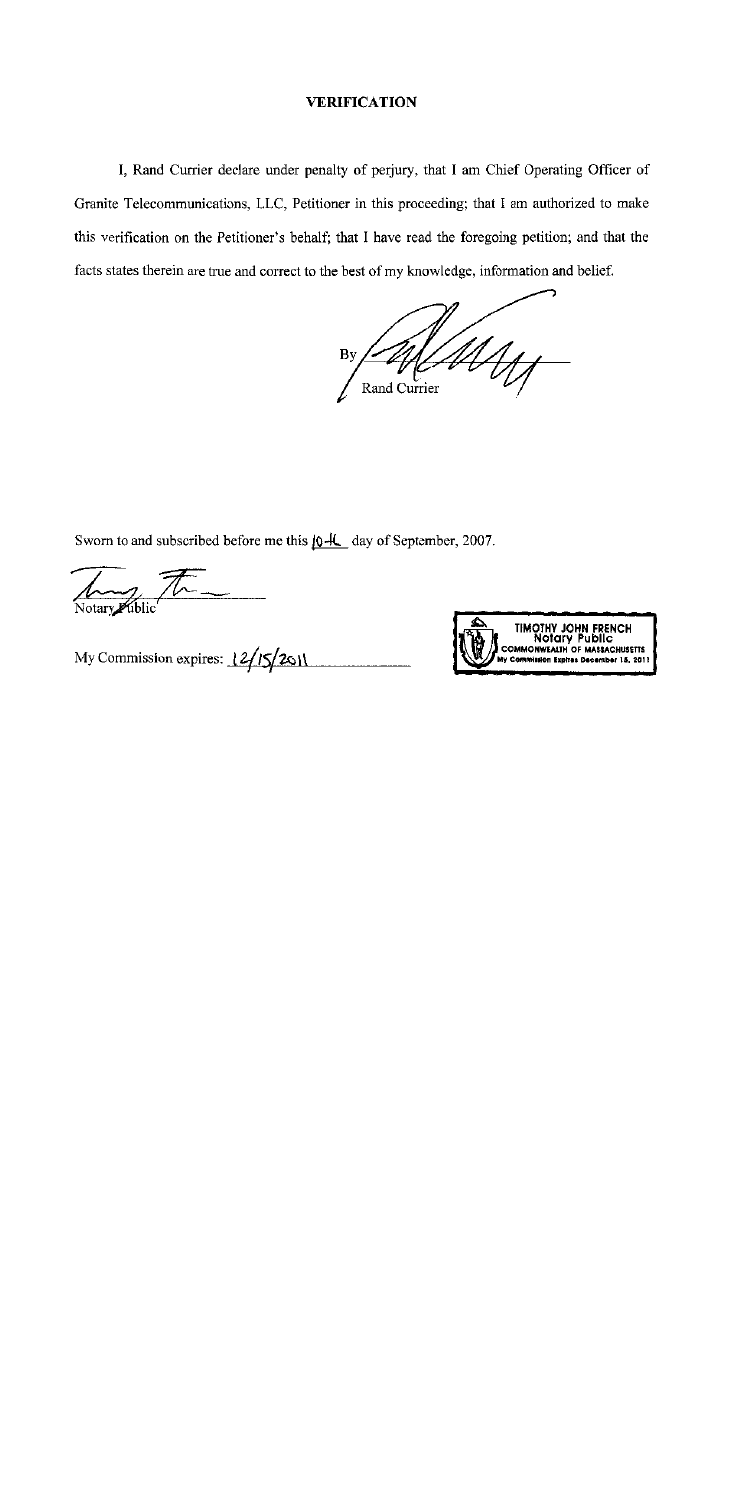# STATE OF SOUTH DAKOTA SOUTH DAKOTA PUBLIC UTILITIES COMMISSION

| In the Matter of the Petition of                                                       |      |
|----------------------------------------------------------------------------------------|------|
| Granite Telecommunications, LLC<br>for Exemption from the Cost Support<br>Requirements | Dock |

# **EXHIBIT A**

# PROPOSED AMENDMENTS TO GRANITE TELECOMMUNCIATIONS, LLC SOUTH DAKOTA **LOCAL EXCHANGE ACCESS TELECOMMUNICATIONS SERVICE TARIFF**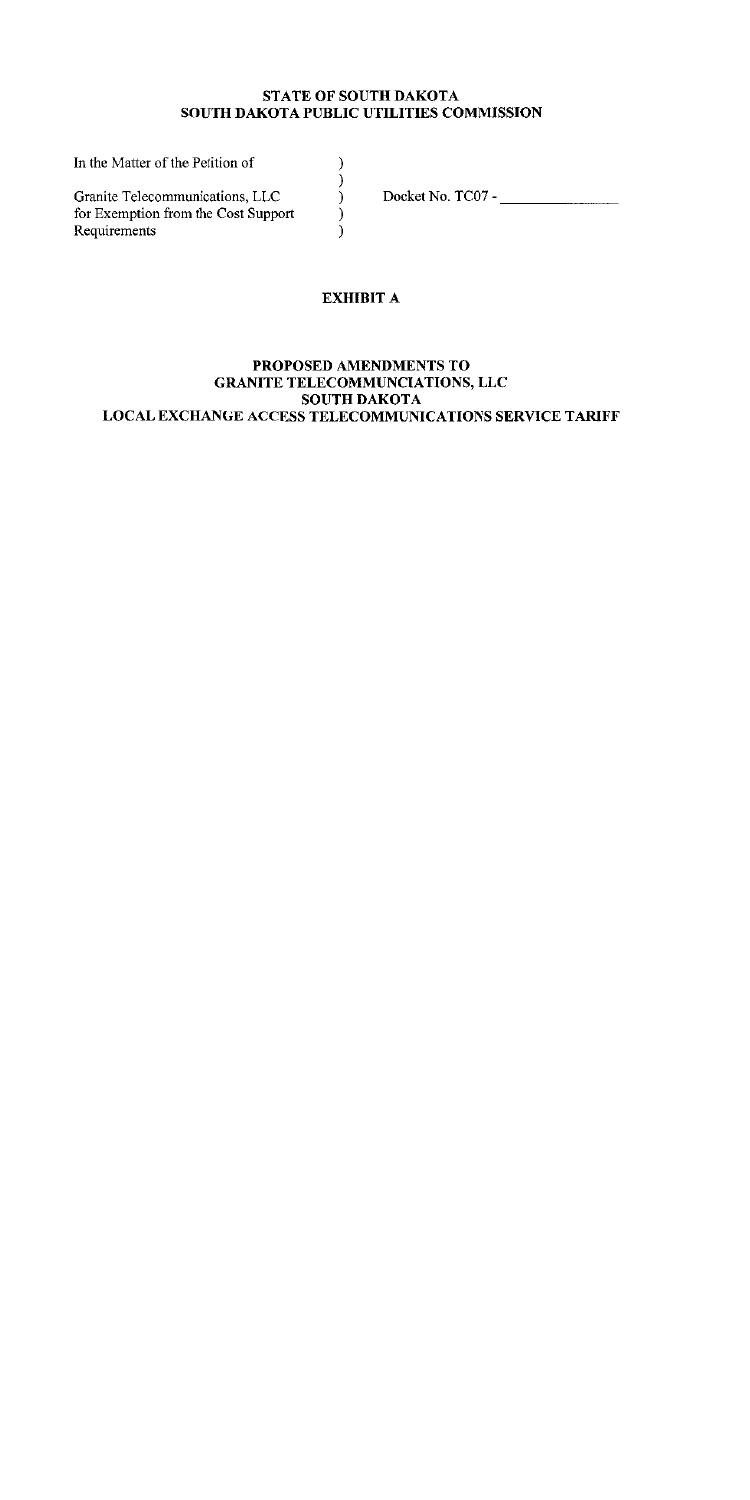### **CHECK SHEET**

The sheets of this tariff are effective as of the date shown. The original and revised sheets named below contain all changes from the original tariff and are in effect on the date shown.

| Sheet No.                 | <b>Sheet Version</b> | Sheet No. | <b>Sheet Version</b> | <b>Sheet No.</b> | <b>Sheet Version</b> |
|---------------------------|----------------------|-----------|----------------------|------------------|----------------------|
| 1                         | Original             | 31        | Original             | 61               | Original             |
| $\overline{c}$            | First*               | 32        | Original             | 62               | Original             |
| 3                         | Original             | 33        | Original             | 63               | Original             |
| $\overline{4}$            | Original             | 34        | Original             | 64               | Original             |
| 5                         | Original             | 35        | Original             | 65               | First*               |
| 6                         | Original             | 36        | Original             | 66               | Original             |
| $\overline{\overline{I}}$ | Original             | 37        | Original             |                  |                      |
| 8                         | Original             | 38        | Original             |                  |                      |
| 9                         | Original             | 39        | Original             |                  |                      |
| 10                        | Original             | 40        | Original             |                  |                      |
| 11                        | Original             | 41        | Original             |                  |                      |
| 12                        | Original             | 42        | Original             |                  |                      |
| 13                        | Original             | 43        | Original             |                  |                      |
| 14                        | Original             | 44        | Original             |                  |                      |
| 15                        | Original             | 45        | Original             |                  |                      |
| 16                        | Original             | 46        | Original             |                  |                      |
| 17                        | Original             | 47        | Original             |                  |                      |
| 18                        | Original             | 48        | Original             |                  |                      |
| 19                        | Original             | 49        | Original             |                  |                      |
| 20                        | Original             | 50        | Original             |                  |                      |
| 21                        | Original             | 51        | Original             |                  |                      |
| 22                        | Original             | 52        | Original             |                  |                      |
| 23                        | Original             | 53        | Original             |                  |                      |
| 24                        | Original             | 54        | Original             |                  |                      |
| 25                        | Original             | 55        | Original             |                  |                      |
| 26                        | Original             | 56        | Original             |                  |                      |
| 27                        | Original             | 57        | Original             |                  |                      |
| 28                        | Original             | 58        | Original             |                  |                      |
| 29                        | Original             | 59        | Original             |                  |                      |
| 30                        | Original             | 60        | <b>Original</b>      |                  |                      |

Issued: September 12, 2007 Issued By:

Robert T. Hale, Jr. Granite Telecommunications, LLC 100 Newport Avenue Ext. (C) Quincy, Massachusetts 02171 (C) Effective: